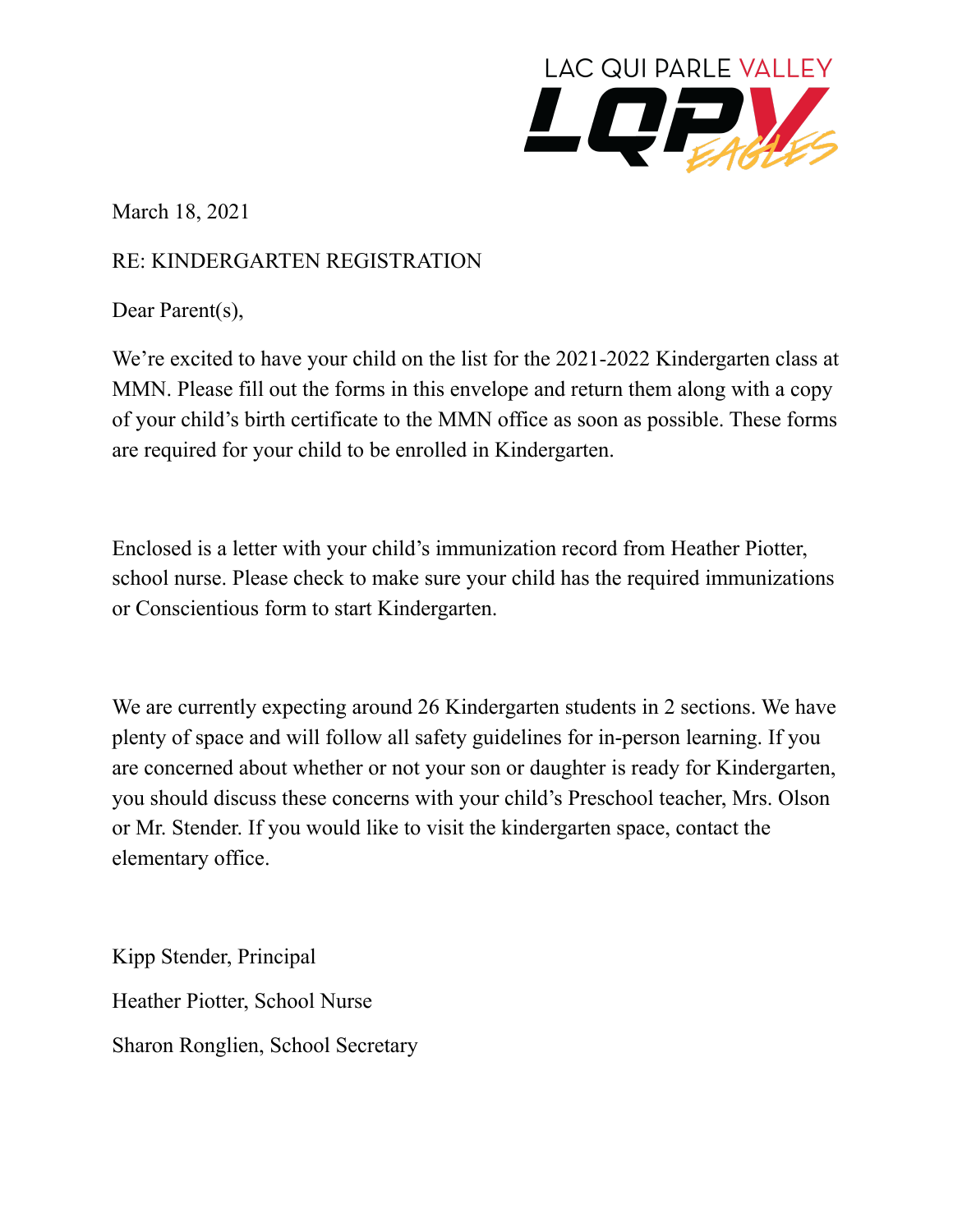

Lac qui Parle Valley Schools – Madison-Marietta-Nassau Elementary

## **Registration Form**

|                                                                                                                       |               |          | Student Name                                                                                                                                                                                                                         |      | Male/Female (circle)                                                                                                  |  |
|-----------------------------------------------------------------------------------------------------------------------|---------------|----------|--------------------------------------------------------------------------------------------------------------------------------------------------------------------------------------------------------------------------------------|------|-----------------------------------------------------------------------------------------------------------------------|--|
|                                                                                                                       | Last          | First    | Middle                                                                                                                                                                                                                               |      | Nickname                                                                                                              |  |
|                                                                                                                       |               |          |                                                                                                                                                                                                                                      |      |                                                                                                                       |  |
|                                                                                                                       | <b>Street</b> | Apt. No. |                                                                                                                                                                                                                                      | City | Phone Number                                                                                                          |  |
|                                                                                                                       |               |          |                                                                                                                                                                                                                                      |      |                                                                                                                       |  |
|                                                                                                                       |               |          |                                                                                                                                                                                                                                      |      |                                                                                                                       |  |
|                                                                                                                       |               |          |                                                                                                                                                                                                                                      |      | Student is living with: ____ Mother _____ Father _____ Both and/or other __________________________                   |  |
|                                                                                                                       |               |          |                                                                                                                                                                                                                                      |      |                                                                                                                       |  |
|                                                                                                                       |               |          |                                                                                                                                                                                                                                      |      |                                                                                                                       |  |
|                                                                                                                       |               |          |                                                                                                                                                                                                                                      |      |                                                                                                                       |  |
|                                                                                                                       |               |          |                                                                                                                                                                                                                                      |      |                                                                                                                       |  |
| Brothers & Sisters:                                                                                                   |               |          |                                                                                                                                                                                                                                      |      |                                                                                                                       |  |
| Name                                                                                                                  | <b>Sex</b>    |          | <b>Birthdate</b>                                                                                                                                                                                                                     |      | Birthplace                                                                                                            |  |
|                                                                                                                       |               |          | <u>experience</u> and the contract of the contract of the contract of the contract of the contract of the contract of                                                                                                                |      | <u>experience</u> and the control of the control of the control of the control of the control of                      |  |
| <u> 2000 - Jan James James James James James James James James James James James James James James James James Ja</u> |               |          | <u>and the company of the company of the company of the company of the company of the company of the company of the company of the company of the company of the company of the company of the company of the company of the com</u> |      | <u> 1999 - Johann Harry Harry Harry Harry Harry Harry Harry Harry Harry Harry Harry Harry Harry Harry Harry Harry</u> |  |
| <u> 2000 - Jan James James Barnett, mars and de la partie de la partie de la partie de la partie de la partie de</u>  |               |          |                                                                                                                                                                                                                                      |      |                                                                                                                       |  |
| Allergies or Medical Condition                                                                                        |               |          |                                                                                                                                                                                                                                      |      |                                                                                                                       |  |
|                                                                                                                       |               |          | Was this student in any Special Programs in former school? ______ Yes ______ No                                                                                                                                                      |      |                                                                                                                       |  |
|                                                                                                                       |               |          |                                                                                                                                                                                                                                      |      |                                                                                                                       |  |
|                                                                                                                       |               |          |                                                                                                                                                                                                                                      |      | Schools the Child Previously Attended Manuel And The Child Previously Attended                                        |  |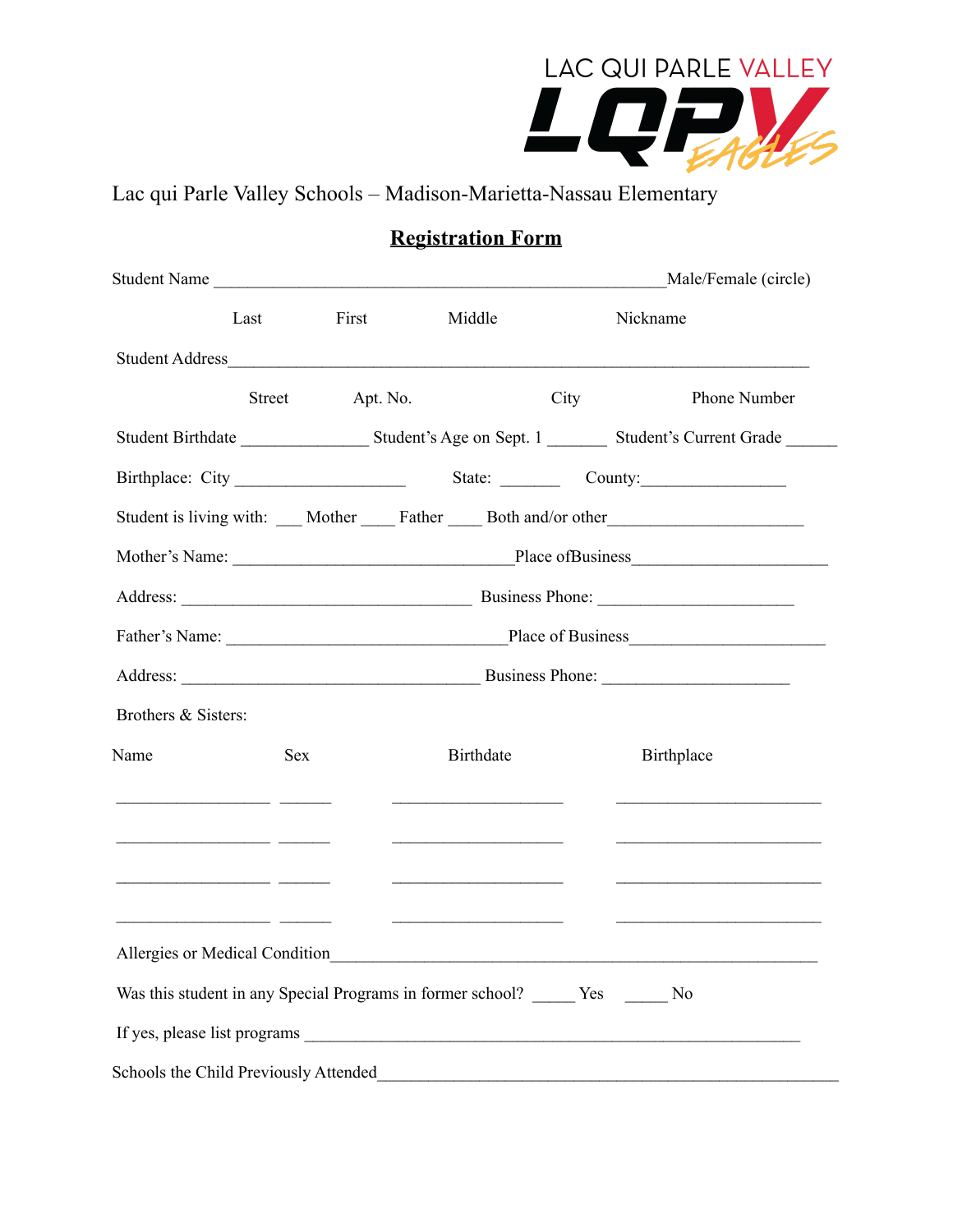

Special interests or hobbies of child \_\_\_\_\_\_\_\_\_\_\_\_\_\_\_\_\_\_\_\_\_\_\_\_\_\_\_\_\_\_\_\_\_\_\_\_\_\_\_\_\_\_\_\_\_\_\_\_\_\_\_\_

Have you recently moved to this school district within the last 36 months for temporary or seasonal agricultural or fishing work? Yes \_\_\_\_\_\_\_\_\_ No \_\_\_\_\_\_\_\_\_\_

 $\mathcal{L}_\mathcal{L} = \{ \mathcal{L}_\mathcal{L} = \{ \mathcal{L}_\mathcal{L} = \{ \mathcal{L}_\mathcal{L} = \{ \mathcal{L}_\mathcal{L} = \{ \mathcal{L}_\mathcal{L} = \{ \mathcal{L}_\mathcal{L} = \{ \mathcal{L}_\mathcal{L} = \{ \mathcal{L}_\mathcal{L} = \{ \mathcal{L}_\mathcal{L} = \{ \mathcal{L}_\mathcal{L} = \{ \mathcal{L}_\mathcal{L} = \{ \mathcal{L}_\mathcal{L} = \{ \mathcal{L}_\mathcal{L} = \{ \mathcal{L}_\mathcal{$ 

**ETHNICITY** 

**Part A: Is this student Hispanic/Latino?** (Choose only one)

No, nor Hispanic/Latino Yes, Hispanic/Latino (A person of Cuban, Mexican, Puerto Rican, South or Central American or other Spanish culture or origin, regardless of race.)

Please continue to answer the following:

**Part B: What is this student's race?** (Choose one or more)

| American Indian or Alaska Native (A person having origins in any of the              |
|--------------------------------------------------------------------------------------|
| original peoples of North and South American (including Central America),            |
| and who maintains tribal affiliation or community attachment.)                       |
| Asian (A person having origins in any of the original peoples of the Far East,       |
| Southeast Asia or the Indian subcontinent including, for example, Cambodia,          |
| China, India, Japan, Korea, Malaysia, Pakistan, the Philippine Islands, Thailand     |
| and Vietnam.)                                                                        |
| <b>Black or African American</b> (A person having origins in any of the black racial |
| groups of Africa.)                                                                   |
| Native Hawaiian or Other Pacific Islander (A person having origins in any of         |
| the original peoples of Hawaii, Guam, Samoa or other Pacific Islands.)               |
| White (A person having origins in any of the original peoples of Europe, the         |
| Middle East or North Africa.)                                                        |